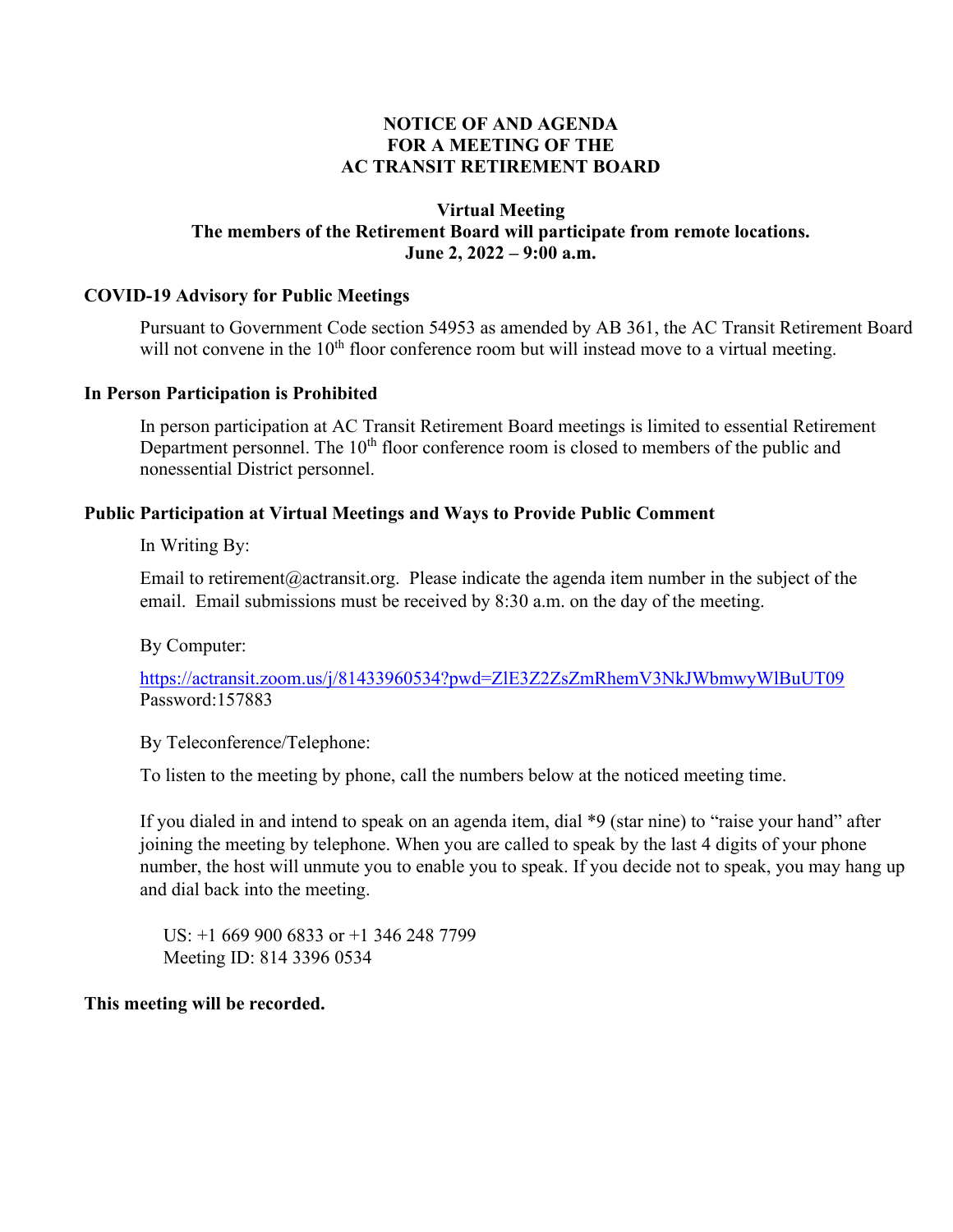## **PUBLIC COMMENTS**

# **CONSENT CALENDAR**

- A. Approval of Minutes for the May  $12<sup>th</sup>$  Meeting
- B. Approval of Financials for February 2022
- C. Approval of Invoices for \$116,420.19
- D. Approval of Retirements for June and July 2022 and Return of Contributions if Applicable:
	- 1. Linda Bryant (June)
	- 2. Lella Hill (June)
	- 3. Farris Johnson-Pierce (June)
	- 4. Kenneth Webb (June)
	- 5. Ricky Chui (July)
	- 6. Leon Neal (July)
	- 7. Leslie White (July)
	- 8. Diane Wright (July)

# **REGULAR CALENDAR**

The Retirement Board May Discuss and Take Action on the Following:

- E. Update on COVID-19 Department and District Activity \* Hugo Wildmann
- F. Approve Resolution Regarding Remote Meetings Pursuant to AB 361 Hugo Wildmann
- G. Possible Date for a Second June Retirement Board Meeting \* Hugo Wildmann
- H. 2022 Actuarial Valuation \* Hugo Wildmann, Graham Schmidt
- I. Assumed Rate of Return for the 2022 Actuarial Valuation \* Hugo Wildmann, Graham Schmidt
- J. Changing the Date for When the District and Employee Contribution Rate Changes Hugo Wildmann
- K. Investment Performance, Rebalancing and Asset Allocation \* Hugo Wildmann, Carolyn Smith
- L. Next Step(s) in Private Equity Education/Due Diligence Hugo Wildmann, Carolyn Smith
- M. Presentation by Capital Guardian Capital Guardian
- N. NEPC Work Plan Hugo Wildmann, Carolyn Smith
- O. Calendar for 2022 Hugo Wildmann
- P. July Retirement Board Meeting Logistics \* Hugo Wildmann
- Q. Press Inquiries to Retirement Staff and the Retirement Board \* Hugo Wildmann
- R. Succession Planning and Staffing \* Hugo Wildmann
- S. Evaluation of Service Providers and Periodic Request for Proposals \* Hugo Wildmann, Russ Richeda
- T. Retirement System Manager Report:
	- 1. Holdback Update
	- 2. Audit Schedule
	- 3. Expenses on Monthly Financials